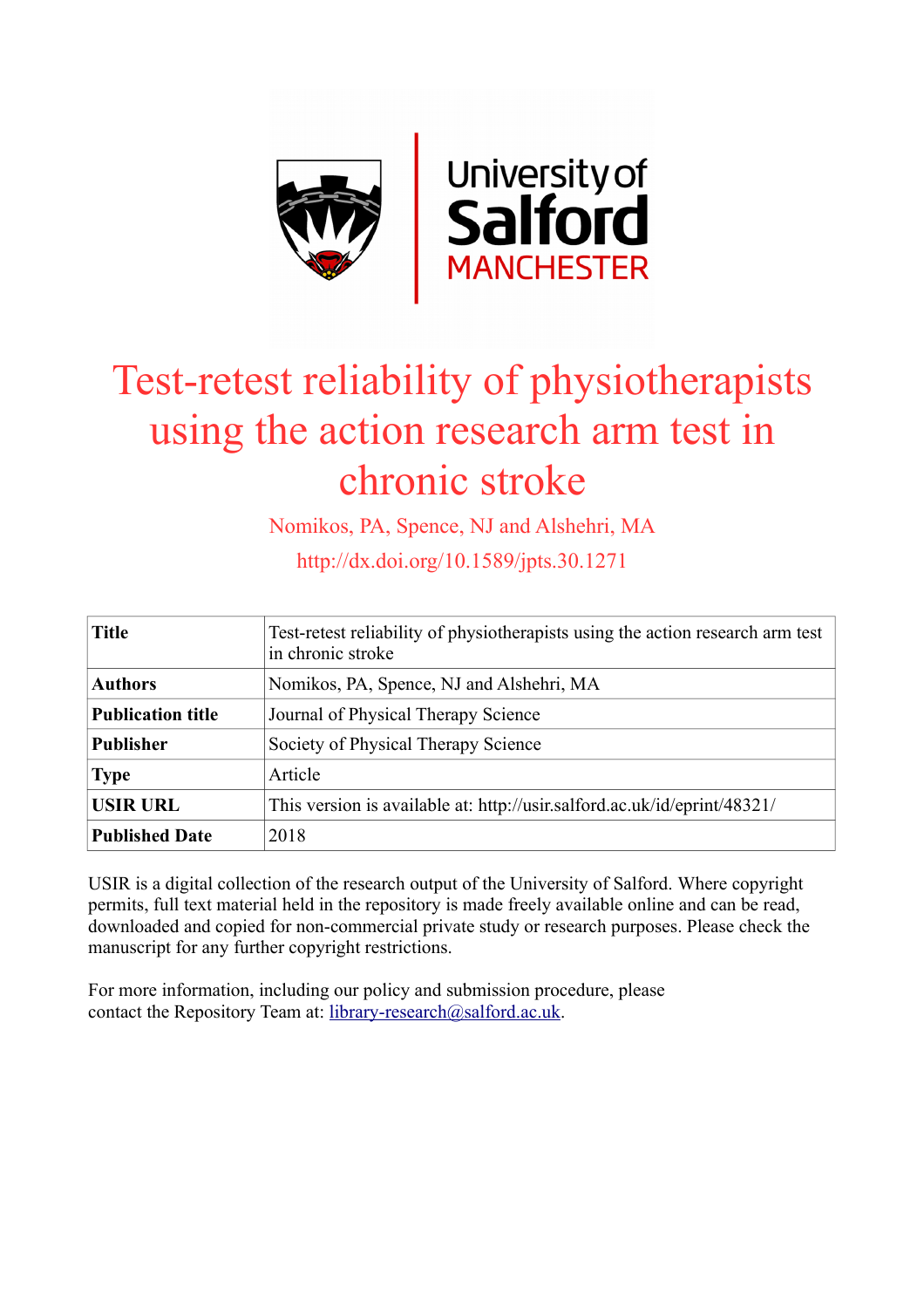# The Journal of Physical Therapy Science

# Original Article

# **Test-retest reliability of physiotherapists using the action research arm test in chronic stroke**

POLYKARPOS ANGELOS NOMIKOS, MSc<sup>1)\*</sup>, NICOLA SPENCE, PhD<sup>2</sup>), MANSOUR ABDULLAH ALSHEHRI, MSc<sup>3)</sup>

*1) Academic Rheumatology, School of Medicine, University of Nottingham: Nottingham, Nottinghamshire, United Kingdom*

*2) Sport, Exercise and Physiotherapy Department, School of Health Sciences, University of Salford, United Kingdom*

*3) Physiotherpy Department, Faculty of Applied Medical Sciences, Umm Al-Qura University, Saudi Arabia*

**Abstract.** [Purpose] The aim of this study was to determine whether physiotherapists (PT) scores are consistent over time when using Action Research Arm Test (ARAT) to assess upper limb (UL) function on a videotaped chronic stroke patient. [Participants and Methods] Quantitative correlational study. A convenience-snowball sample of 20 international PT (mean age and experience= $32 \pm 6.8$  and  $7.55 \pm 7.4$  years) used ARAT to score chronic stroke patient's UL function, observing a video at baseline and again ≈ 2 weeks later. Two sets of non-parametric ordinal data were assessed with Spearman's (rho) and the alpha (a) value was set at 0.01. Line of equality, Bland-Altman plots and Wilcoxon signed rank test were also considered. [Results] Spearman's rho was found ≈ 0.78 at a significance level of 0.00. ARAT was scored with a mean difference of 16.6 days and a mean change of 0.6 points was observed. Limits of agreement and coefficient of reproducibility were  $\pm 2.3$  and  $\pm 2.6$  respectively. The patient's arm impairment was categorised as moderate and floor or ceiling effects were not detected. [Conclusion] The results suggest that ARAT is consistent, valid and should be used by PT in chronic stroke. **Key words:** Reliability, Stroke, Physiotherapist

*(This article was submitted May 23, 2018, and was accepted Jul. 24, 2018)*

## **INTRODUCTION**

Stroke is a leading cause of disability or death, consisting of progressive neurological signs of cerebral dysfunction that last 24 hours, with a prevalent cause being of vascular origin<sup>1)</sup>. While stroke mortality in UK accounts for 71 people per 100,000, the incidence rate is  $150/100,000^{2.3}$ , contributing to high costs to the NHS, with a total estimated cost of £9 billion annually for care<sup>4)</sup>. After stroke, modifications in cortical representation due to spontaneous recovery and neuroplasticity occur over time[5](#page-6-3)) . Furthermore, 60% of survivors have impaired manual dexterity six months post-stroke and remain unable to perform arm-hand movements<sup>[6–9](#page-6-4))</sup>. Dexterity reflect peoples' performance in activities of daily living (ADL) and the aim of stroke rehabilitation is regaining upper limb (UL) function<sup>6-11)</sup>.

Determining efficacy of treatments accurately and in a reproducible manner is crucial, thus clinicians remain concerned about the selection criteria of the most repeatable scale and its psychometric properties<sup>12, 13</sup>). Furthermore, measuring UL's impairment in chronic stroke is essential for rehabilitation<sup>12, 13</sup>), and several outcome measures (OM) have been discussed with regard to the level of disability and relevance to UL progress<sup>[14–24](#page-6-6)</sup>). OM with good psychometric properties and feasible administration time conducted by appropriately trained staff are recommended for stroke by national clinical guidelines $25$ );

\*Corresponding author. Polykarpos Angelos Nomikos (E-mail: mbxpan@nottingham.ac.uk)

©2018 The Society of Physical Therapy Science. Published by IPEC Inc.



 $\widehat{\mathbb{G}(\mathbf{0})}$  This is an open-access article distributed under the terms of the Creative Commons Attribution Non-Commercial No Derivatives (by-nc-nd) License. (CC-BY-NC-ND 4.0:<https://creativecommons.org/licenses/by-nc-nd/4.0/>)

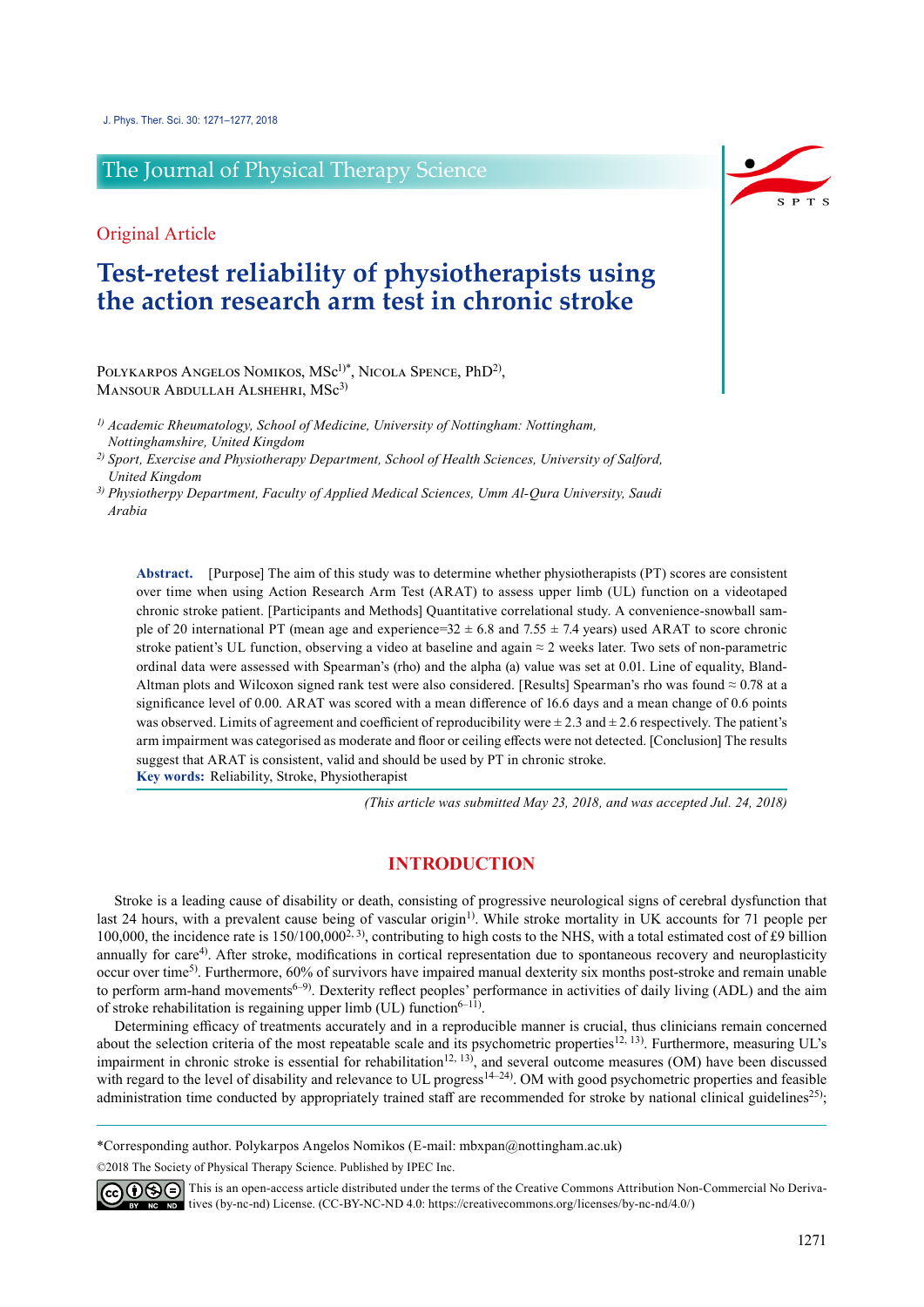however, recommendations for tools or specific raters are not provided. The Action Research Arm Test (ARAT)<sup>14-17, 19, 20-24)</sup> is one of the most commonly used tools to capture change in hemiplegia. ARAT measures the ability to handle and move qualitatively either large or small objects regarding dexterity and proximal strength for both UL. KNGF (royal Dutch society of physiotherapists) clinical guidelines<sup>[26](#page-7-1)</sup> recommend ARAT to be applied by physiotherapists (PT) for UL examination in chronic stroke; however, EBRSR (evidence-based review of stroke rehabilitation) $^{27}$  and ASA (American stroke association)<sup>28)</sup> clinical guidelines do not clarify who can use it and report significant floor and ceiling effects. Prior studies have reported the reliability and validity of ARAT to be high $14-17$ ,  $19$ ,  $21-24$ ).

 $ARAT^{18}$  $ARAT^{18}$  $ARAT^{18}$  is based on the upper extremity function test (UEFT)<sup>[16](#page-6-8)</sup>), which comprises four subscales: grasp, grip, pinch, and gross. Lyle<sup>[16](#page-6-8))</sup> eliminated items that were inconsistent, reducing the time required to complete the test by 50% for patients with chronic hemiparesis (cortical damage) as a consequence of multiple brain injuries. ARAT's test-retest reliability (+0.98) was calculated with the Pearson product-moment correlation coefficient (r); a statistical measure useful for interval/ratio data<sup>[29](#page-7-4))</sup>, and characterised by overestimation of the results due to its inability to indicate the proportion of agreement obtained by chance<sup>[12, 30](#page-6-5)</sup>). The disease was not specified by Lyle and statistics were misused. Wagenaar et al.<sup>20</sup>) enhanced the consistency of the questionnaire, setting a time limit of 1 minute per task, to clarify scores 2 (takes abnormally long) and 3 (normal performance). Another reliability study<sup>14</sup>), stated that Lyle's protocol would be inadvisable and impracticable to therapists with less than five-years-experience. Yet, test-retest reliability was not considered and inter-rater reliability (+0.98) was estimated by three therapists with five years of experience. The intra-class correlation coefficient (ICC) was analysed considering the final score of both hands that implies a deterioration of the results due to a positive estimation ipsilateral to the lesion<sup>[21](#page-6-10))</sup>. Platz et al.<sup>[17](#page-6-11)</sup> developed a standardised protocol identifying the test-retest  $(+0.96)$  of ARAT using a mixed small sample with different neurological deficits. Lin et al.<sup>[24](#page-7-5))</sup> reported test-retest (+0.99) reliability of ARAT using ICC in chronic stroke, however, they do not provide information on this type of reliability essential for appraising the evidence. Van der Lee et al.<sup>[21](#page-6-10)</sup>) videotaped the sample measurements and utilised ICC, weighted kappas and Bland and Altman plots to report clinically significant results. Yozbatiran<sup>[23](#page-6-12))</sup> tested inter-rater  $(+0.99)$  and intra-rater  $(+0.99)$  reliability of the standardised protocol of ARAT in chronic stroke (n=12). However, this study set the chronic phase as 3 months after the onset, did not explain statistics, and changed the value for MCID (minimal clinically important difference) from  $-2.4$  to  $+2.8$  points. Above all, only three studies<sup>[16, 17, 24\)](#page-6-8)</sup> established test-retest reliability of ARAT in chronic stroke, but none of them stated to whom the protocol is referred.

The use of a video tape for analysis can enhance the accuracy of the assessment and minimise bias<sup>31–34</sup>). This project will use videotaped evidence of a chronic stroke patient performing ARAT, to determine whether PT's ARAT scores are consistent over time. The following research question was formulated: Is ARAT consistent when the same physiotherapists use it over time to score upper limb function on a videotaped chronic stroke patient?

# **PARTICIPANTS AND METHODS**

A convenience and snowball sampling of 20 PT (mean age= $32 \pm 6.8$  years, mean experience=7.55  $\pm$  7.4 years) scored a videotaped administration of ARAT performed by a chronic stroke patient. The COSMIN checklist<sup>[35](#page-7-7))</sup> provided guidance to the study design, ensuring that all the appropriate information required was reported to ease quality evaluation. The recruit-ment was via emails and posters. Previous studies<sup>[31–33](#page-7-6)</sup> selected licenced PT with a minimum of one-year clinical experience to observe videotaped gait analysis and rate lower limb's outcome measures in chronic stroke. Therefore, the present study included qualified PT with more than a year of clinical experience regardless of ethnicity that met one of the following criteria: (1) male/female; (2) staff-student members from Salford University; (3) volunteers; (4) specialist/senior or expert; and (5) PT with prior familiarisation with the tool. Prior to testing, information sheets and consent forms were given to the participants.

The measurements were performed in a familiar location and a minimum time interval of one week was defined sufficient regarding the retesting, as being performed by other studies<sup>[17, 24, 31, 33](#page-6-11))</sup>, to minimise data recall from the first measurement and not cause maturation. Maturation refers to alternations within the indivisual factors that occur over time which may provide a non-consistent outcome to the later measurement<sup>[36](#page-7-8)</sup>. The researcher(s) explained the scoring of ARAT to PT. The video was not paused during the observation to reflect a real time patient interaction. The participants  $(n=15)$  invited more PT  $(n=5)$  to increase the sample size using a non-probability technique of snowball sampling<sup>36, 37</sup>). "Intention to Treat" (ITT) was used for incomplete data<sup>[38](#page-7-9))</sup>. The protocol received ethical approval from School Research Ethics, University of Salford, Salford, United Kingdom. The data collection occurred in May–June 2017.

The experimental (*H1*) and a null hypothesis (*H0*) are stated below:

• *H1*: If the same physiotherapists score the same videotaped performance of a chronic stroke patient twice using ARAT and their scores are similar, then results are due to consistency.

• *H0*: If the same physiotherapists score the same videotaped performance of a chronic stroke patient twice using ARAT and their scores are not related, then results are due to chance factors.

This is a 2-tailed hypothesis testing, since direction is not yet identified<sup>[29, 37](#page-7-4)</sup>), and the level of statistical significance Alpha (a) value was set at 0.01. This study focuses on the stability of ARAT over time, so both direction and relationship among variables (time−ARAT scores) are being predicted naturally without manipulation<sup>[29, 37\)](#page-7-4)</sup>. Due to the study's correla-tional design, there are no independent or dependent variables<sup>[29](#page-7-4)</sup>). Extraneous variables such as situational variables (noise,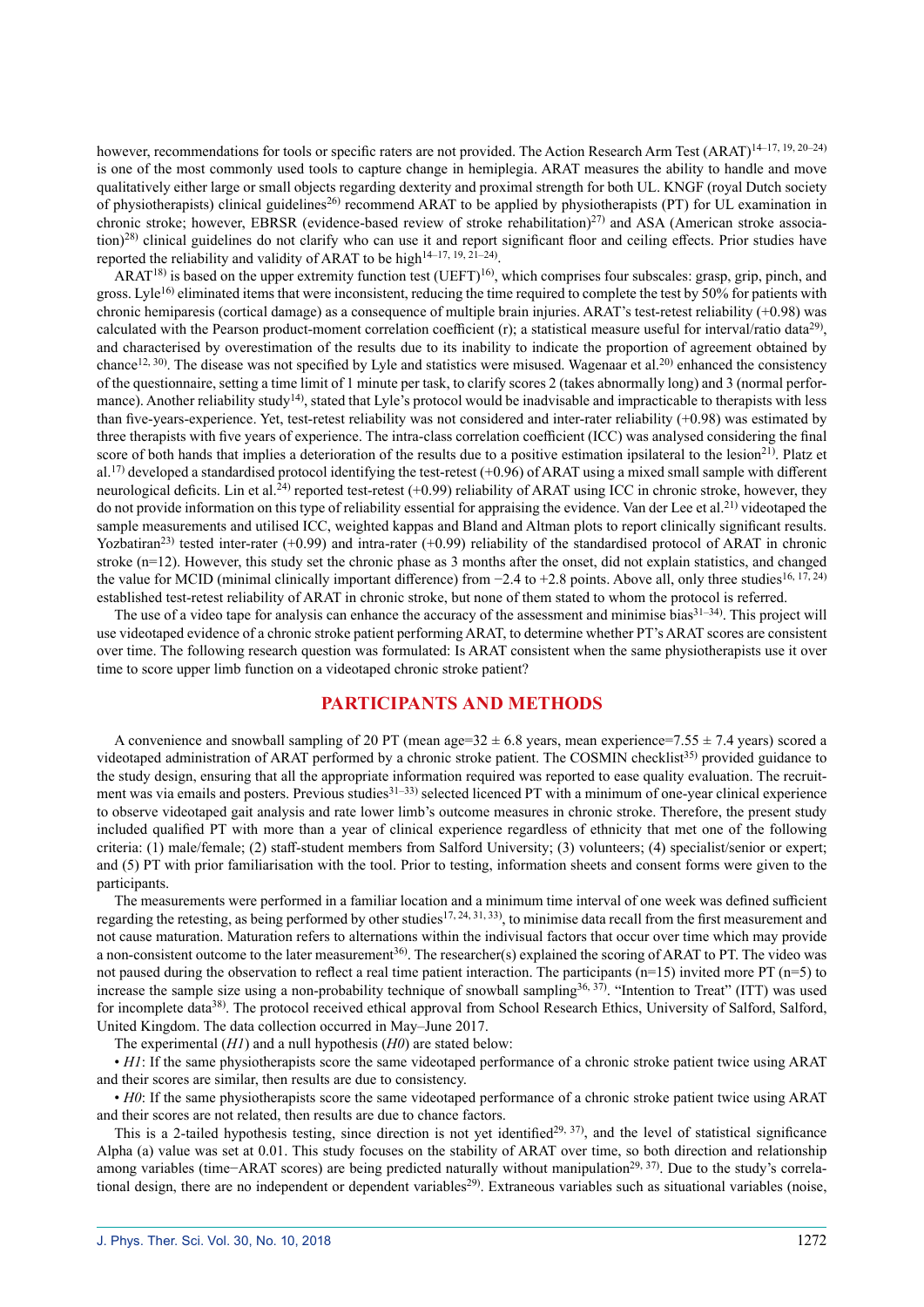temperature, lighting degree, cleanliness, neatness, size of the room, convenience of the participants, an isolated room), personal variables (fatigue, mental health, bad/good mood, headaches and dizziness, intelligence and previous knowledge in neurology, anxiety, nerves, concertation, distraction, stress and bad visual acuity) and other variables (interpretation, balance in sound, duration of video, size of the screen quality of video and angle of the camera, surroundings, researcher's attitude and personality) may have an impact on ARAT performance scores<sup>[32, 37, 39, 40](#page-7-10)</sup>); however, not all of them were recorded during the study due to unforeseen circumstances. The ARAT subtests formulate scores in an ordinal set of data<sup>[16–18](#page-6-8)</sup>).

The correlational study was analysed with the Spearman rank order correlation coefficient (rho)<sup>[29](#page-7-4))</sup> and the sum scores of each questionnaire were used to investigate the reliability as proposed by previous research<sup>15, 27</sup>). Non-parametric correlation tests are appropriate for ordinal data<sup>[15, 29](#page-6-13)</sup>) and Spearman's rank correlation coefficient measures the strength and direction of association between two variables (test, retest)<sup>[29\)](#page-7-4)</sup> using SPSS. The means and standard deviation (SD) were estimated from continuous variables (age, time, experience). However, a high correlation (rho) does not always represent good agreement between two repeated measurements<sup>[30](#page-7-11)</sup>; thus, the line of equality was also utilised to illustrate visual agreement among the two methods (test against retest)<sup>31,37, 41</sup>) and the Bland and Altman plot<sup>30, 41, 42</sup>) that addresses the proportion of agreement between two clinical measurements (2 sets of data) and searches for possible outliers<sup>30</sup>). It must be noted that the mean difference ( $\delta$ ) is zero, since the same process has been used<sup>30, 41, 42</sup>). The Wilcoxon signed rank test was used for ordinal data to assess the mean rank scores (cases) and the statistical significance of differences between scores<sup>[43](#page-7-12)</sup>), as in previous studies $17, 19$ .

The video was displayed on two different screens. The time limit of 1 minute was set for the scores to be distinguishable<sup>[20\)](#page-6-9)</sup> and the mean difference between the two measurements was  $16.6 \text{ days} \pm 4.9$ , ensuring independent administration of the tool. Lyle's protocol<sup>[16](#page-6-8)</sup> was assigned to be scored by PT and no specific instructions were given. In actual clinical practice, a brief review and familiarisation with an instrument prior to its use is mandatory<sup>[33](#page-7-13))</sup>; this was achieved by giving adequate time for the PT to familiarise themselves with the protocol. After the first session, PT was advised not to discuss, utilise, or further investigate the questionnaire until their final observation.

#### **RESULTS**

From the 20 sets of first data, 19 were collected after the second measurement. None of the PT had prior experience scoring the ARAT. One of the participants dropped out of the study due to personal reasons. A statistical approach known as ITT analysis was found useful on this occasion, since it ignored withdrawals and non-compliance in this study<sup>[38](#page-7-9))</sup>. The observed tasks were completed within the time limit. The international sample had a median of 5 years-experience as PT and a mean age of 32 years  $\pm$  6.8. Their demographics and origin are presented in Table 1 and Table 2 respectively. The reliability of the sum scores was calculated, and the value for the Spearman (rho) was found higher than 0.77 (Table 3), indicating good agreement between the measurements over time. The statistical significance p-value was determined as 0.00, which is small and less than the a-value,  $\{p \le a, (0.00 \le 0.01)\}$ , so the *H0* was rejected and *H1* is accepted.

Non-parametric correlations are shown in Table 3. Line of equality showed that the range of scores from 14.00 to 22.00. A non-parametric Wilcoxon signed rank test was conducted to evaluate whether a statistically significant difference existed between the mean ARAT scores of individuals that watched the video over time *(H1)*. The value of mean scores on test (*T1*) was 17.4, while on retest  $(T2)$  decreased to 16.8, thus the mean change is 0.6 (small), suggesting that there are no statistically significant differences between them as shown in Table 3. Table 3 also indicates the ranks and there are seven cases where retest scores were lower than test (a), one case where retest was higher than test (b) and twelve which were the same (c). Table

| Items                                                 | Value                                 |  |  |
|-------------------------------------------------------|---------------------------------------|--|--|
| Age (years)                                           | $32 \pm 6.81$                         |  |  |
| Gender (male/female)                                  | 12/8                                  |  |  |
| Years of experience (years)                           | $7.55 \pm 7.4$                        |  |  |
| Test retest (days)                                    | $16.6 \pm 4.9$                        |  |  |
| Staff/students/other                                  | 3/14/3                                |  |  |
| Instrument calibration (times)                        | $\overline{c}$                        |  |  |
| Duration of the video (min)                           | 12                                    |  |  |
| Size of the screen (inches)                           | 14/120                                |  |  |
| Image quality (pixels)                                | $1,920 \times 1,080/1,280 \times 720$ |  |  |
| During the study: bad visual acuity $\text{-anxiety}$ | $=$ 3                                 |  |  |
| During the study: ARAT knowledge –neuroscience        | $=4$                                  |  |  |
| Adverse events (headaches, dysphoria, dizziness)      | None                                  |  |  |
| SD: standard deviation.                               |                                       |  |  |

|  | <b>Table 1.</b> Demographics |
|--|------------------------------|
|  |                              |
|  |                              |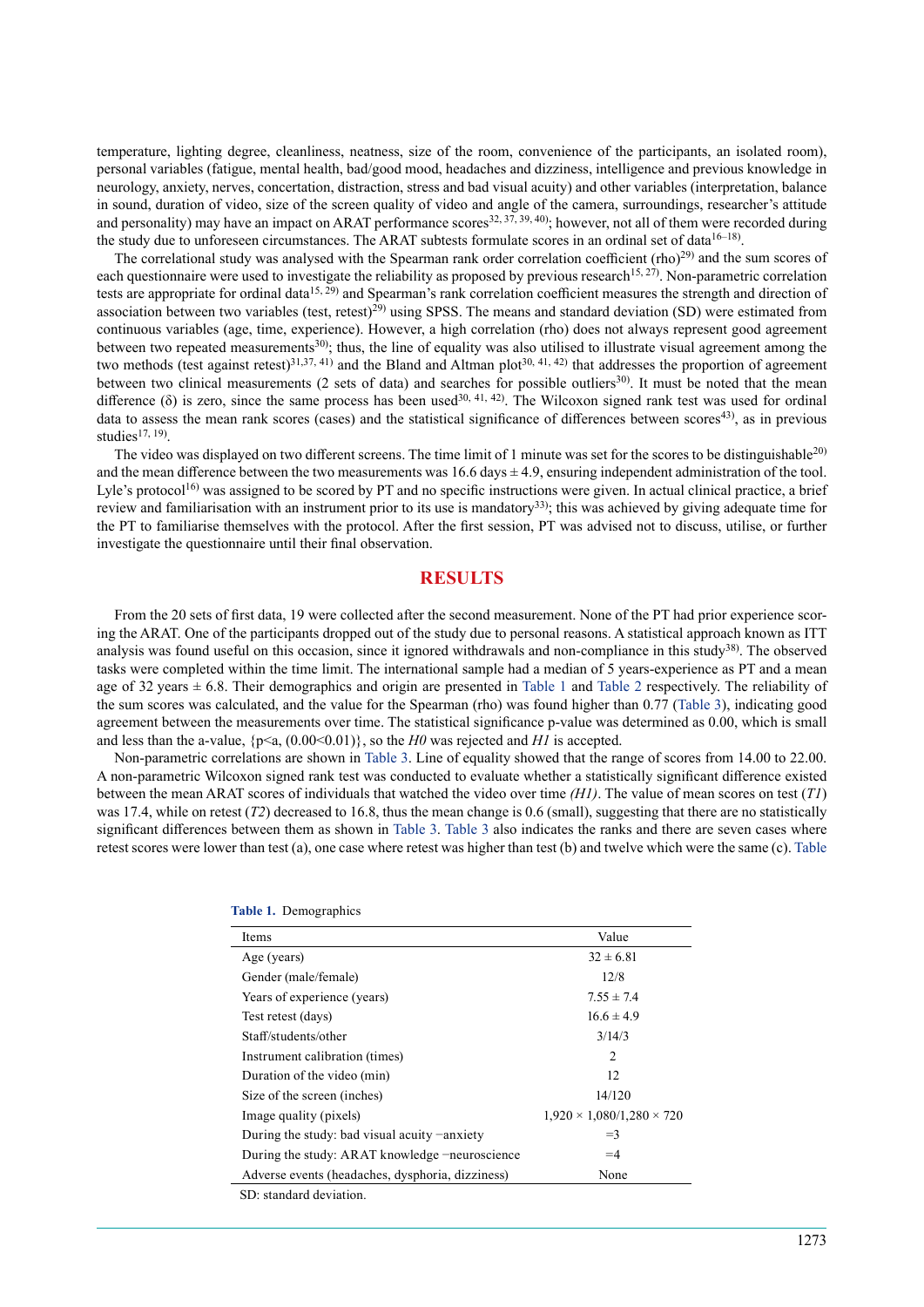| County         | Number of<br>participants | Location of test | PT        | Major factors that may have an impact<br>on ARAT performance scores |
|----------------|---------------------------|------------------|-----------|---------------------------------------------------------------------|
| United Kingdom |                           | Familiar         | 2 Staff   | Attentiveness-instrumentation                                       |
| Saudi Arabia   |                           | Familiar         | Students  | Fatigue -motivation -drop out                                       |
| Nigeria        |                           | Familiar         | Student   | Visual acuity -fatigue                                              |
| India          |                           | Familiar         | Student   |                                                                     |
| <b>Brazil</b>  | 4                         | 2 not familiar   | 1 Staff   | Motivation                                                          |
| Greece         | 4                         | not familiar     | l Student | Viewing distance                                                    |

**Table 2.** Ethnicity and potential threats to internal validity

PT: physiotherapist; ARAT: action research arm test.

#### **Table 3.** Statistical Analysis (n=20)

|                                                 | Test                     | Retest           | p value         |              |         |         |
|-------------------------------------------------|--------------------------|------------------|-----------------|--------------|---------|---------|
| 1. Non-parametric correlations (Spearman's rho) | 1.000                    | 0.775            | $0.000*$        |              |         |         |
|                                                 | Test                     |                  | Retest          |              |         |         |
| 2. Descriptive statistics (mean $\pm$ SD)       | $17.4 \pm 1.9$           |                  | $16.8 \pm 1.85$ |              |         |         |
|                                                 |                          | Number           | Mean Rank       | Sum of Ranks |         |         |
|                                                 | Negative ranks           | $7^{\mathrm{a}}$ | 4.71            |              | 33      |         |
|                                                 | Positive ranks           | 1 <sup>b</sup>   | 3               |              | 3       |         |
| 3. Wilcoxon Signed Rank (Ranks)                 | Ties                     | 12 <sup>c</sup>  |                 |              |         |         |
|                                                 | Total                    | 20               |                 |              |         |         |
|                                                 | Z value<br>(retest-test) |                  |                 | $-2.15*$     |         |         |
|                                                 | p value                  |                  |                 | 0.031        |         |         |
|                                                 |                          | Unstandardized   |                 | Standardized |         |         |
| 4. Coefficients                                 |                          | B                | Std. error      | Beta         | t value | p value |
|                                                 | Constant                 | 0.09             | 2.7             |              | 0.033   | 0.97    |
|                                                 | Mean                     | 0.03             | 0.16            | 0.045        | 0.19    | 0.85    |

\*p<0.05; aretest<test; bretest>test; cretest=test; ¥based on positive ranks.

3 shows a z-value of −2.154 associated with a p-value of 0.031, that is more than the a-value of 0.01 (p>a), so the *H0* that there are no statistically significant differences between the scores of the sample is accepted. Coefficient of reproducibility (CR) is expressed as two times the difference of SD, CR=2 × SD and the 95% limits of agreement (LOA) are ( $\delta$ =0) −1.96 SD and  $(\delta=0)$  + 1.96 SD<sup>30, 41, 42</sup>). CR=2SD  $(d2-d1)^{30}$ =(-1)<sup>2</sup> +1+(2)<sup>2</sup> +(1)<sup>2</sup> +(4)<sup>2</sup> +(4)<sup>2</sup> +(3)<sup>2</sup> +(1)<sup>2</sup> ÷ N=34÷20=1.7 →CR=2  $\times$ ( $\sqrt{1.7}$ ) →CR= $\pm$ 2.6. The LOA are upper line (green): 1.96SD (+2.31) and lower line (red): −1.96SD (−2.31). The plot indicates two outliers from the LOA. A linear regression procedure was administrated to detect if there is any proportional bias, since there is a trend of points being above the mean difference. As can be seen in Table 3, the t-value (t=0.190) is linked with a statistical significance of  $p=0.851$ , greater than the a-value  $(0.01)$ , so again *H0* (null hypothesis) is accepted. Therefore, there is no proportional bias and there is a certain level of agreement between measurements.

#### **DISCUSSION**

The study investigated test-retest reliability of PT using ARAT in chronic stroke. Yozbatiran's standardised instructions[23\)](#page-6-12) did not correspond to the videotape assessment, so Lyle's decision rules<sup>16)</sup> in conjunction with the time limit of 1 minute<sup>20)</sup> were implemented. The correlation coefficient (rho) of  $\approx 0.78$  linked with a statistical significance of 0.00, shows that ARAT is a reliable, consistent, and reproducible OM when used by PT in chronic stroke. The line of equality showed a positive correlation considering that the results lie along a line. However, relative reliability may give misleading results and a positive correlation is not necessarily related to good agreement<sup>30, 37, 41, 42</sup>). A previous study<sup>16</sup> overestimated test-retest reliability, using Pearson correlation that applies to parametric data, without converting the non-parametric ARAT data. The statistically significant results contradict Hsieh's findings<sup>14</sup>), which suggested that therapists with less than five years of experience are not consistent using ARAT. Our results are relatively consistent with previous findings<sup>[24\)](#page-7-5)</sup>; the mean change of 0.6 points associated with a median of 16 days in this study is consistent with the mean change of 0.3 points and a median of 15 days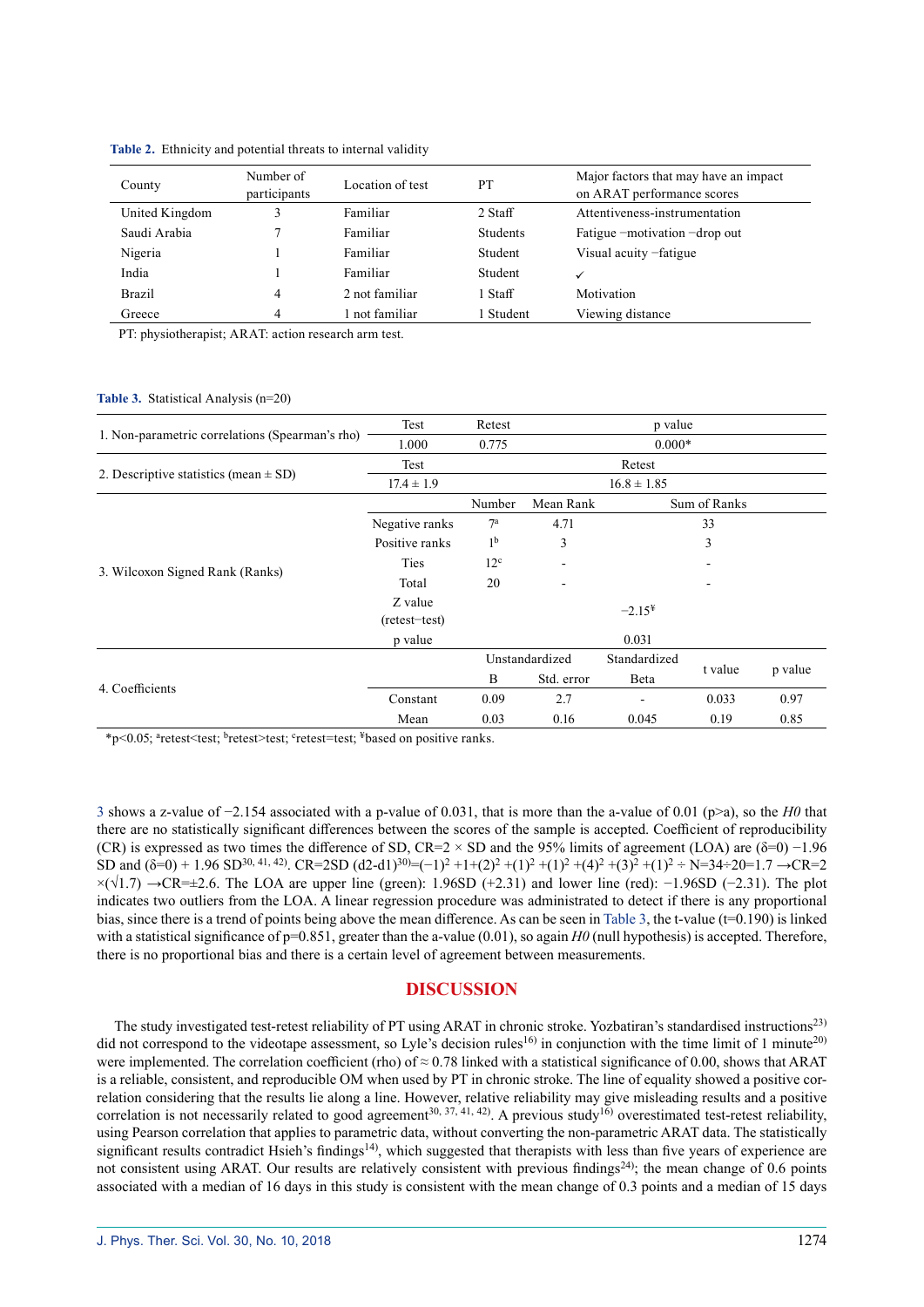found by van der Lee<sup>[44](#page-7-14))</sup>. CR is not mentioned in their study<sup>44</sup>), the mean difference ( $\delta$ ) is not considered 0 in plots, as usual for repeated measurements<sup>30</sup>), and LOA (−5.7, +6.2) were greater than the MCID. The Wilcoxon signed rank test was used to analyse descriptive statistics and mean rank scores. Lin<sup>[24](#page-7-5))</sup> targeted the examiners for ARAT without defining terms such as 'specially trained PT', thus Lin's<sup>[24](#page-7-5))</sup> sample is not representative and their results cannot be generalised due to sampling error. To the best of our knowledge, none of the previous studies<sup>16–18, 21, 23, 24, 44)</sup> considered Bland and Altman plots and CR to estimate ARAT's test-retest reliability.

PT with multiple nationalities were involved and either a laptop or a projector was utilised to play the videotape in each case accordingly. Situational variables were controlled; measurements being performed late morning provided an adequate degree of lighting, while the rooms for PT were clean, quiet and ensured a comfortable temperature to avoid distraction and injuries[45\)](#page-7-15) . The individuals were observed naturally and examined verbally for their health (headaches, injury, convenience) and well-being (stress, thoughts, feelings). Natural observation refers to the process when the researcher joins the group to obtain a deeper understanding of  $PT^{46}$ . Fatigue and distance from the display are two of the personal variables not recorded that may have influenced the outcome of the study; 8 PT that scored the protocol twice were Muslims and measurements were conducted during Ramadan. Fasting is directly linked with fatigue and headaches<sup>47)</sup>, however, none of the PT complained about headaches. Three PT (1 Greek, 2 Brazilian) that scored the protocol were not familiar with the environment. The mean difference was  $16.6 \pm 4.9$  (days) when the measurements performed, with a range of days (7–24). More than one week was highlighted by previous studies<sup>[33](#page-7-13)</sup> to reduce the potential for memory effects. Although, standardisation regarding maturation of a sample has not been yet identified and it basically depends on the nature of research<sup>[48\)](#page-7-18)</sup>. Most PT that participated in the study were students and staff members, so knowledge acquisition may comprise a factor of maturation, particularly in longer term changes<sup>48)</sup>. However, the mean difference of 16.6 days among the two measurements was within the time period suggested by previous studies<sup>33, 49</sup>). Motivation, reward, and interest are three extraneous variables that may have influenced the scoring procedure and were not assessed during the study.

Considering potential threats to internal validity, instrumentation and history may influence the findings of a study $48$ . On this occasion, instrumentation occurs when the device used alters over time, so instrumental bias may have affected the results. In total, 39 observations were performed (1 drop out): 16 observations in which the video was played through a 14-inch laptop and 18 observations via a 120-inch projector, matched for both test-retest. The device provided was changed from projector to laptop for 4 of the observations regarding retesting. While Neuman<sup>[50](#page-7-19))</sup> suggests that larger screens with a poor-quality image may provide a greater sense of presence, enjoyment, and intense responses, Lombard<sup>51)</sup> gives more value to smaller displays with high resolution. Consequently, stability and balance within electronic devices were verified in this study and instrumentation was not a limiting factor.

Chanubol et al.<sup>[19](#page-6-14))</sup> defined a classification scale to track the severity of arm impairment based on ARAT, with a score less than 10 determined severe. Using Chanubols' classification system in conjunction with the range of scores (14−22) and the mean scores of 16.8 and 17.4 respectively, the present study categorises patient's arm impairment as moderate. This was confirmed by Nijland et al.<sup>[52](#page-7-21))</sup>, who compared the Wolf Motor Function Test (WMFT) with ARAT and recommended the protocol for patients with moderate hemiparesis, while van der Lee et al.<sup>[22](#page-6-15)</sup>) stated that ARAT may not be sensitive enough to identify change in chronic stroke patients approaching severe or normal arm function. International guidelines<sup>[27](#page-7-2))</sup> and previous studies<sup>22, 24, 52)</sup> demonstrated that ARAT has notable floor and ceiling effects when capturing changes in severe or mild stroke patients. Floor and ceiling effects of ARAT are calculated as 5% of the scale, and to be identified, 20% of the total scores need to be appointed above or below the LOA. Bland and Altman plot showed two outliers, so there are no significant floor and ceiling effects in this study and the patient is likely to have moderate impairment<sup>[52\)](#page-7-21)</sup>, in agreement with Chanubol et al.<sup>19</sup>), but if the patient had severe or near normal UL impairment, this study would have given robust evidence regarding floor and ceiling effects. This study did not confirm the patient's non-affected side.

Interestingly, the resulting value of CR= $\pm$  2.6 points approaches numerically the LOA ( $\pm$  2.3) in this study, confirming that these two values are statistically related to each other, as proposed by other studies<sup>53, 54</sup>). It must be noted that CR does not represent the MCID<sup>55</sup>), and clinicians remain subjective while estimating CR, since many studies proposed the equation differently<sup>30, 41, 42, 53</sup>). CR is a psychometric property of ARAT which reflects the instrument's ability to capture a difference of  $\pm$  2.6 points, while MCID is the selected minimal value, previously set by clinicians to determine whether the outcome has been clinically significant due to intervention<sup>[53, 55](#page-7-22)</sup>). The value of  $CR = \pm 2.6$  in this study is less than the MCID=5.7 points of ARAT (10% of the scale)<sup>[21](#page-6-10))</sup> (CR<MCID), verifying that ARAT is a valid outcome measure that accurately identifies real change. Consequently, responsiveness and reproducibility are directly connected to each other<sup>[53, 54](#page-7-22)</sup>). Since a trend being above the mean difference was detected, a linear regression was completed to search for proportional bias. Bland and Altman plot identifies two outliers likely due to the variability of the measurement. One of the outliers had bad visual acuity (confounding variable). No proportional bias was found and the LOA  $(\pm 2.3)$  was less than the MCID of 5.7 points, so ARAT is capable of detecting clinically relevant changes.

However, the findings in this study must be interpreted with caution. Using a videotape for analysis automatically reduces measurement variability, eliminating the need for the patient to perform the ARAT multiple times that may cause fatigue<sup>[33](#page-7-13)</sup>. Non-probability sampling is vulnerable to selection bias, the PT were not blinded to the video, but the allowed time interval was considered adequate for both data memorisation and sample maturation. Despite the robust statistical methods used, the small a-value (0.01) increased the confidence for significant results. Three researchers with previous experience scored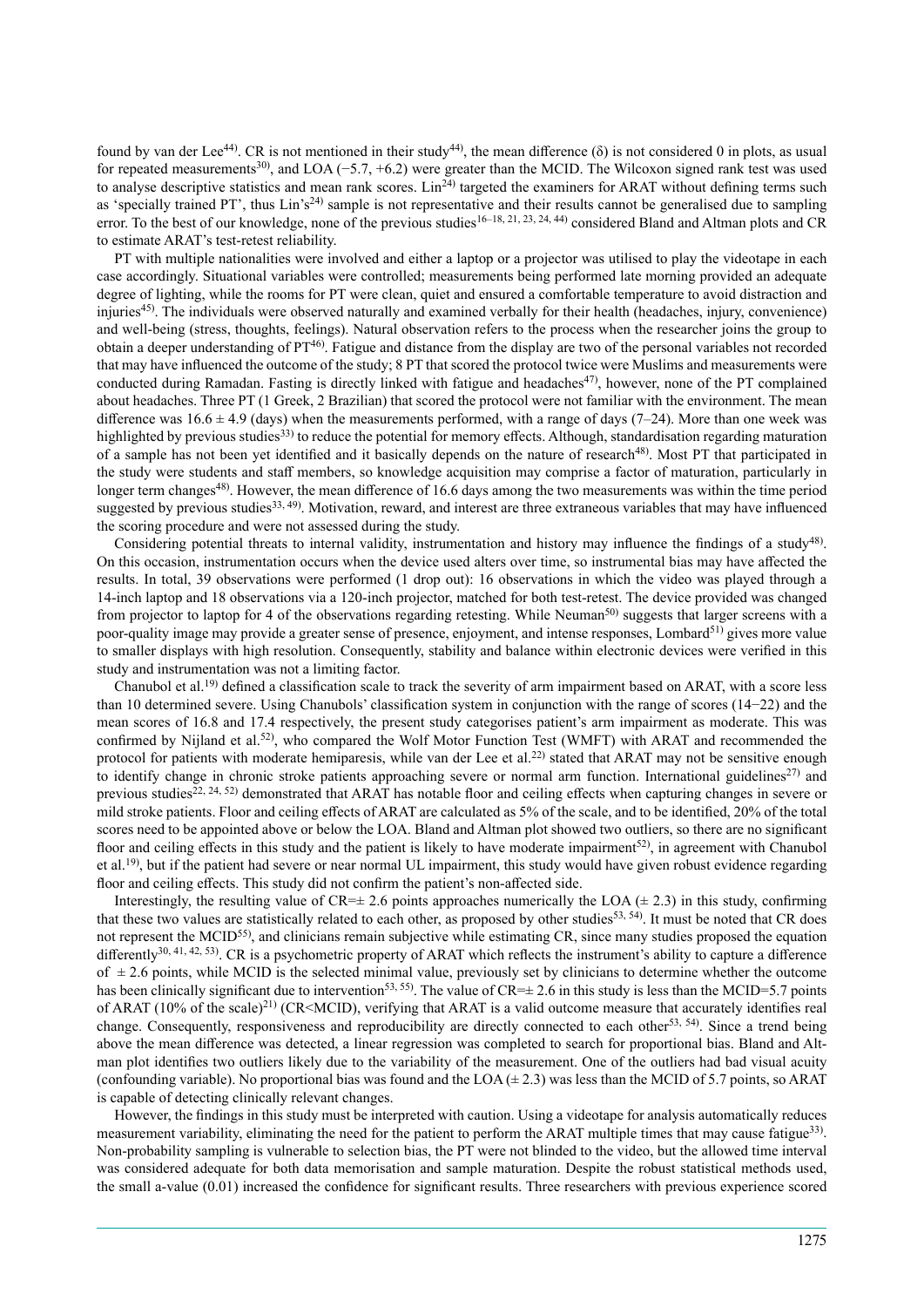the ARAT, which may lead to biased results, and captured only the affected side of the patient. Another potential limitation may be instrumentation. The results would have yielded a more precise estimation of reliability if the two outliers have been excluded. Assuming this sample with a mean age of  $32 \pm 6.81$  years and a mean experience of 7.55  $\pm$  7.4 years to be representative of the whole population, then the results can be generalised to a wider population. Despite these limitations, the findings of this study suggest that PT should use the ARAT for the examination of UL function in moderate chronic stroke.

The ARAT demonstrates good test-retest reliability using statistical analysis with Spearman's rank order correlation coefficient, Bland and Altman plots and linear regression. These results illustrate good test-retest and are consistent. The included sample accurately reflects a larger population with a mean age of  $32 \pm 7$  years, mean experience of  $7.55 \pm 7.4$  years and six different nationalities. Therefore, the results are representative internationally, and PT should use and score the protocol. However, the reported results should be interpreted with caution due to the small sample size and the selected type of sampling.

#### *Conflict of interest*

The author declares that he has no competing interests.

### **ACKNOWLEDGEMENT**

We take this opportunity to thank all participants who took part in this study.

#### **REFERENCES**

- <span id="page-6-0"></span>1) World Health Organization: WHO STEPS Stroke Manual: The WHO STEPwise approach to stroke surveillance, 2005.
- <span id="page-6-1"></span>2) Hankey GJ: Stroke treatment and prevention: an evidence-based approach. Cambridge: Cambridge University, 2005.
- 3) Stroke Association: State of the nation-stroke statistics. https://www.stroke.org.uk/resources/state-nation-stroke-statistics. (Accessed Dec. 31, 2016)
- <span id="page-6-2"></span>4) Saka O, McGuire A, Wolfe C: Cost of stroke in the United Kingdom. Age Ageing, 2009, 38: 27–32. [\[Medline\]](http://www.ncbi.nlm.nih.gov/pubmed/19141506?dopt=Abstract) [\[CrossRef\]](http://dx.doi.org/10.1093/ageing/afn281)
- <span id="page-6-3"></span>5) Shumway-Cook A, Woollacott M: Motor control, 4th ed. Philadelphia: Wolters Kluwer Health/Lippincott Williams & Wilkins, 2012.
- <span id="page-6-4"></span>6) Claflin ES, Krishnan C, Khot SP: Emerging treatments for motor rehabilitation after stroke. Neurohospitalist, 2015, 5: 77–88. [\[Medline\]](http://www.ncbi.nlm.nih.gov/pubmed/25829989?dopt=Abstract) [\[CrossRef\]](http://dx.doi.org/10.1177/1941874414561023)
- 7) Nakayama H, Jørgensen HS, Raaschou HO, et al.: Recovery of upper extremity function in stroke patients: the Copenhagen Stroke Study. Arch Phys Med Rehabil, 1994, 75: 394–398. [\[Medline\]](http://www.ncbi.nlm.nih.gov/pubmed/8172497?dopt=Abstract) [\[CrossRef\]](http://dx.doi.org/10.1016/0003-9993(94)90161-9)
- 8) Kwakkel G, Kollen BJ, Wagenaar RC: Long term effects of intensity of upper and lower limb training after stroke: a randomised trial. J Neurol Neurosurg Psychiatry, 2002, 72: 473–479. [\[Medline\]](http://www.ncbi.nlm.nih.gov/pubmed/11909906?dopt=Abstract)
- 9) Broeks JG, Lankhorst GJ, Rumping K, et al.: The long-term outcome of arm function after stroke: results of a follow-up study. Disabil Rehabil, 1999, 21: 357–364. [\[Medline\]](http://www.ncbi.nlm.nih.gov/pubmed/10503976?dopt=Abstract) [\[CrossRef\]](http://dx.doi.org/10.1080/096382899297459)
- 10) Houwink A, Nijland RH, Geurts AC, et al.: Functional recovery of the paretic upper limb after stroke: who regains hand capacity? Arch Phys Med Rehabil, 2013, 94: 839–844. [\[Medline\]](http://www.ncbi.nlm.nih.gov/pubmed/23201317?dopt=Abstract) [\[CrossRef\]](http://dx.doi.org/10.1016/j.apmr.2012.11.031)
- 11) Kwakkel G, Kollen BJ, van der Grond J, et al.: Probability of regaining dexterity in the flaccid upper limb: impact of severity of paresis and time since onset in acute stroke. Stroke, 2003, 34: 2181–2186. [\[Medline\]](http://www.ncbi.nlm.nih.gov/pubmed/12907818?dopt=Abstract) [\[CrossRef\]](http://dx.doi.org/10.1161/01.STR.0000087172.16305.CD)
- <span id="page-6-5"></span>12) Sheikh K: Disability scales: assessment of reliability. Arch Phys Med Rehabil, 1986, 67: 245–249. [\[Medline\]](http://www.ncbi.nlm.nih.gov/pubmed/3964058?dopt=Abstract)
- 13) van der Lee JH, Wagenaar RC, Lankhorst GJ, et al.: Forced use of the upper extremity in chronic stroke patients: results from a single-blind randomized clinical trial. Stroke, 1999, 30: 2369–2375. [\[Medline\]](http://www.ncbi.nlm.nih.gov/pubmed/10548673?dopt=Abstract) [\[CrossRef\]](http://dx.doi.org/10.1161/01.STR.30.11.2369)
- <span id="page-6-6"></span>14) Hsieh CL, Hsueh IP, Chiang FM, et al.: Inter-rater reliability and validity of the action research arm test in stroke patients. Age Ageing, 1998, 27: 107–113. [\[Medline\]](http://www.ncbi.nlm.nih.gov/pubmed/16296669?dopt=Abstract) [\[CrossRef\]](http://dx.doi.org/10.1093/ageing/27.2.107)
- <span id="page-6-13"></span>15) Koh CL, Hsueh IP, Wang WC, et al.: Validation of the action research arm test using item response theory in patients after stroke. J Rehabil Med, 2006, 38: 375–380. [\[Medline\]](http://www.ncbi.nlm.nih.gov/pubmed/17067971?dopt=Abstract) [\[CrossRef\]](http://dx.doi.org/10.1080/16501970600803252)
- <span id="page-6-8"></span>16) Lyle RC: A performance test for assessment of upper limb function in physical rehabilitation treatment and research. Int J Rehabil Res, 1981, 4: 483–492. [\[Medline\]](http://www.ncbi.nlm.nih.gov/pubmed/7333761?dopt=Abstract) [\[CrossRef\]](http://dx.doi.org/10.1097/00004356-198112000-00001)
- <span id="page-6-11"></span>17) Platz T, Pinkowski C, van Wijck F, et al.: Reliability and validity of arm function assessment with standardized guidelines for the Fugl-Meyer Test, Action Research Arm Test and Box and Block Test: a multicentre study. Clin Rehabil, 2005, 19: 404–411. [\[Medline\]](http://www.ncbi.nlm.nih.gov/pubmed/15929509?dopt=Abstract) [\[CrossRef\]](http://dx.doi.org/10.1191/0269215505cr832oa)
- <span id="page-6-7"></span>18) Carroll D: A quantitative test of upper extremity function. J Chronic Dis, 1965, 18: 479–491. [\[Medline\]](http://www.ncbi.nlm.nih.gov/pubmed/14293031?dopt=Abstract) [\[CrossRef\]](http://dx.doi.org/10.1016/0021-9681(65)90030-5)
- <span id="page-6-14"></span>19) Chanubol R, Wongphaet P, Ot NC, et al.: Correlation between the action research arm test and the box and block test of upper extremity function in stroke patients. J Med Assoc Thai, 2012, 95: 590–597. [\[Medline\]](http://www.ncbi.nlm.nih.gov/pubmed/22612016?dopt=Abstract)
- <span id="page-6-9"></span>20) Wagenaar RC, Meijer OG, van Wieringen PC, et al.: The functional recovery of stroke: a comparison between neuro-developmental treatment and the Brunnstrom method. Scand J Rehabil Med, 1990, 22: 1–8. [\[Medline\]](http://www.ncbi.nlm.nih.gov/pubmed/2326602?dopt=Abstract)
- <span id="page-6-10"></span>21) Van der Lee JH, De Groot V, Beckerman H, et al.: The intra- and interrater reliability of the action research arm test: a practical test of upper extremity function in patients with stroke. Arch Phys Med Rehabil, 2001, 82: 14–19. [\[Medline\]](http://www.ncbi.nlm.nih.gov/pubmed/11239280?dopt=Abstract) [\[CrossRef\]](http://dx.doi.org/10.1053/apmr.2001.18668)
- <span id="page-6-15"></span>22) van der Lee JH, Roorda LD, Beckerman H, et al.: Improving the Action Research Arm test: a unidimensional hierarchical scale. Clin Rehabil, 2002, 16: 646–653. [\[Medline\]](http://www.ncbi.nlm.nih.gov/pubmed/12392340?dopt=Abstract) [\[CrossRef\]](http://dx.doi.org/10.1191/0269215502cr534oa)
- <span id="page-6-12"></span>23) Yozbatiran N, Der-Yeghiaian L, Cramer SC: A standardized approach to performing the action research arm test. Neurorehabil Neural Repair, 2008, 22: 78–90. [\[Medline\]](http://www.ncbi.nlm.nih.gov/pubmed/17704352?dopt=Abstract) [\[CrossRef\]](http://dx.doi.org/10.1177/1545968307305353)